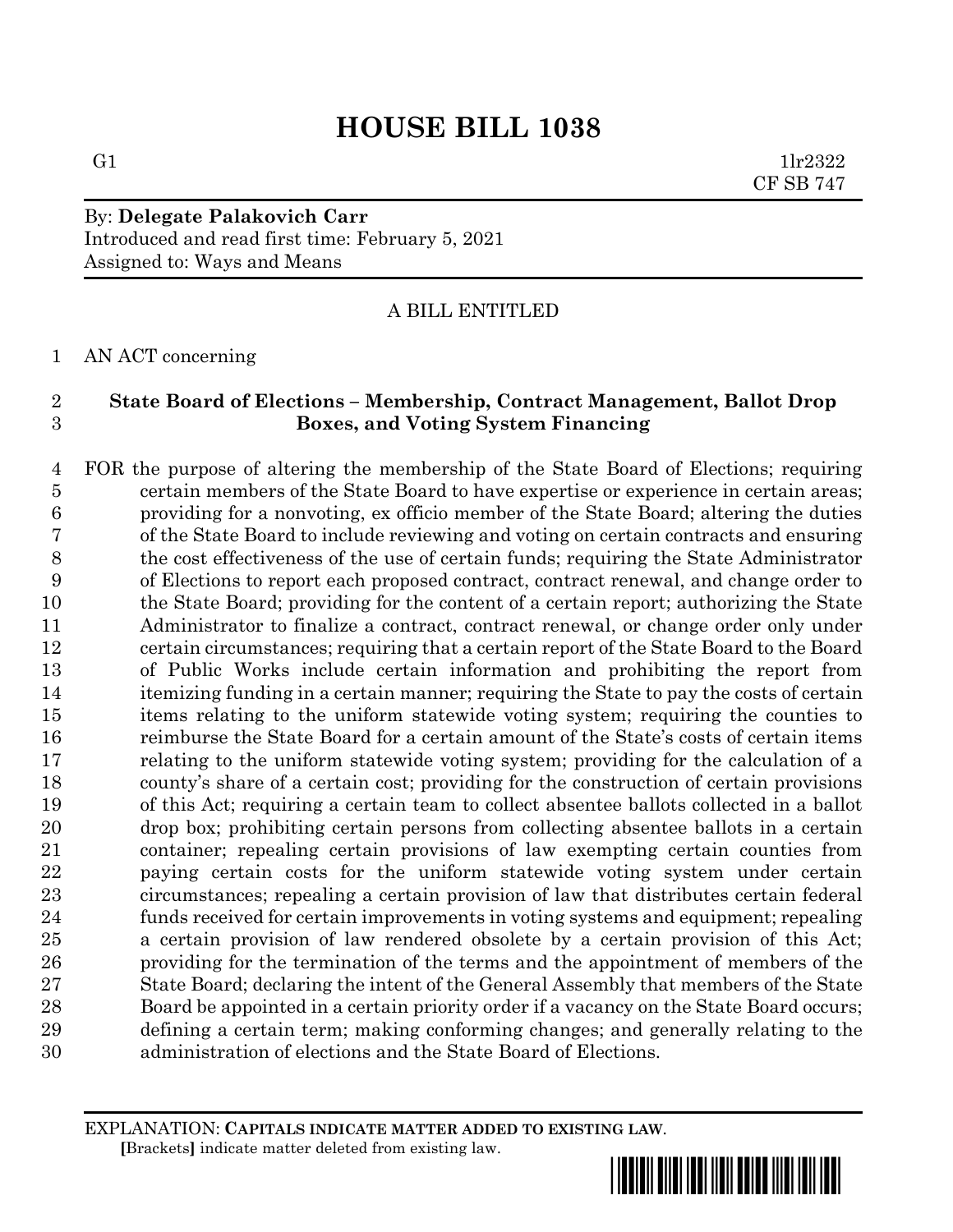| $\mathbf{1}$     | BY renumbering                                                                            |  |  |
|------------------|-------------------------------------------------------------------------------------------|--|--|
| $\boldsymbol{2}$ | Article - Election Law                                                                    |  |  |
| $\sqrt{3}$       | Section 9-311 and 9-312, respectively                                                     |  |  |
| 4                | to be Section $9-312$ and $9-313$ , respectively                                          |  |  |
| $\overline{5}$   | Annotated Code of Maryland                                                                |  |  |
| 6                | (2017 Replacement Volume and 2020 Supplement)                                             |  |  |
|                  |                                                                                           |  |  |
| 7                | BY repealing and reenacting, with amendments,                                             |  |  |
| 8                | Article - Election Law                                                                    |  |  |
| 9                | Section $2-101$ and $2-102$                                                               |  |  |
| 10               | Annotated Code of Maryland                                                                |  |  |
| 11               | (2017 Replacement Volume and 2020 Supplement)                                             |  |  |
|                  |                                                                                           |  |  |
| 12               |                                                                                           |  |  |
| 13               | BY adding to<br>Article - Election Law                                                    |  |  |
| 14               |                                                                                           |  |  |
| 15               | Section 2-103.1, 2-110, 2-111, and 9-311                                                  |  |  |
|                  | Annotated Code of Maryland                                                                |  |  |
| 16               | (2017 Replacement Volume and 2020 Supplement)                                             |  |  |
| 17               |                                                                                           |  |  |
| 18               | BY repealing                                                                              |  |  |
|                  | Chapter 564 of the Acts of the General Assembly of 2001                                   |  |  |
| 19               | Section 4, 5, and $6$                                                                     |  |  |
|                  |                                                                                           |  |  |
| 20               | SECTION 1. BE IT ENACTED BY THE GENERAL ASSEMBLY OF MARYLAND,                             |  |  |
| 21               | That Section(s) 9–311 and 9–312, respectively, of Article – Election Law of the Annotated |  |  |
| 22               | Code of Maryland be renumbered to be Section(s) $9-312$ and $9-313$ , respectively.       |  |  |
|                  |                                                                                           |  |  |
| 23               | SECTION 2. AND BE IT FURTHER ENACTED, That the Laws of Maryland read                      |  |  |
| 24               | as follows:                                                                               |  |  |
| 25               | <b>Article - Election Law</b>                                                             |  |  |
|                  |                                                                                           |  |  |
| 26               | $2 - 101.$                                                                                |  |  |
|                  |                                                                                           |  |  |
| 27               | (1)<br>There is a State Board of Elections consisting of [five] SEVEN VOTING<br>(a)       |  |  |
|                  |                                                                                           |  |  |
| 28               | members AND ONE NONVOTING MEMBER.                                                         |  |  |
|                  |                                                                                           |  |  |
| 29               | OF THE VOTING MEMBERS:<br>(2)                                                             |  |  |
|                  |                                                                                           |  |  |
| 30               | (I)<br>ONE SHALL BE FROM A COUNTY WITH 300,000 OR FEWER                                   |  |  |
| 31               | REGISTERED VOTERS, JOINTLY NOMINATED BY THE PRESIDENT OF THE SENATE                       |  |  |
| 32               | AND SPEAKER OF THE HOUSE OF DELEGATES;                                                    |  |  |
|                  |                                                                                           |  |  |
| 33               | (II)<br>ONE SHALL BE FROM A COUNTY WITH MORE THAN 300,000                                 |  |  |
| 34               | REGISTERED VOTERS, JOINTLY NOMINATED BY THE PRESIDENT OF THE SENATE                       |  |  |
| 35               | AND THE SPEAKER OF THE HOUSE OF DELEGATES;                                                |  |  |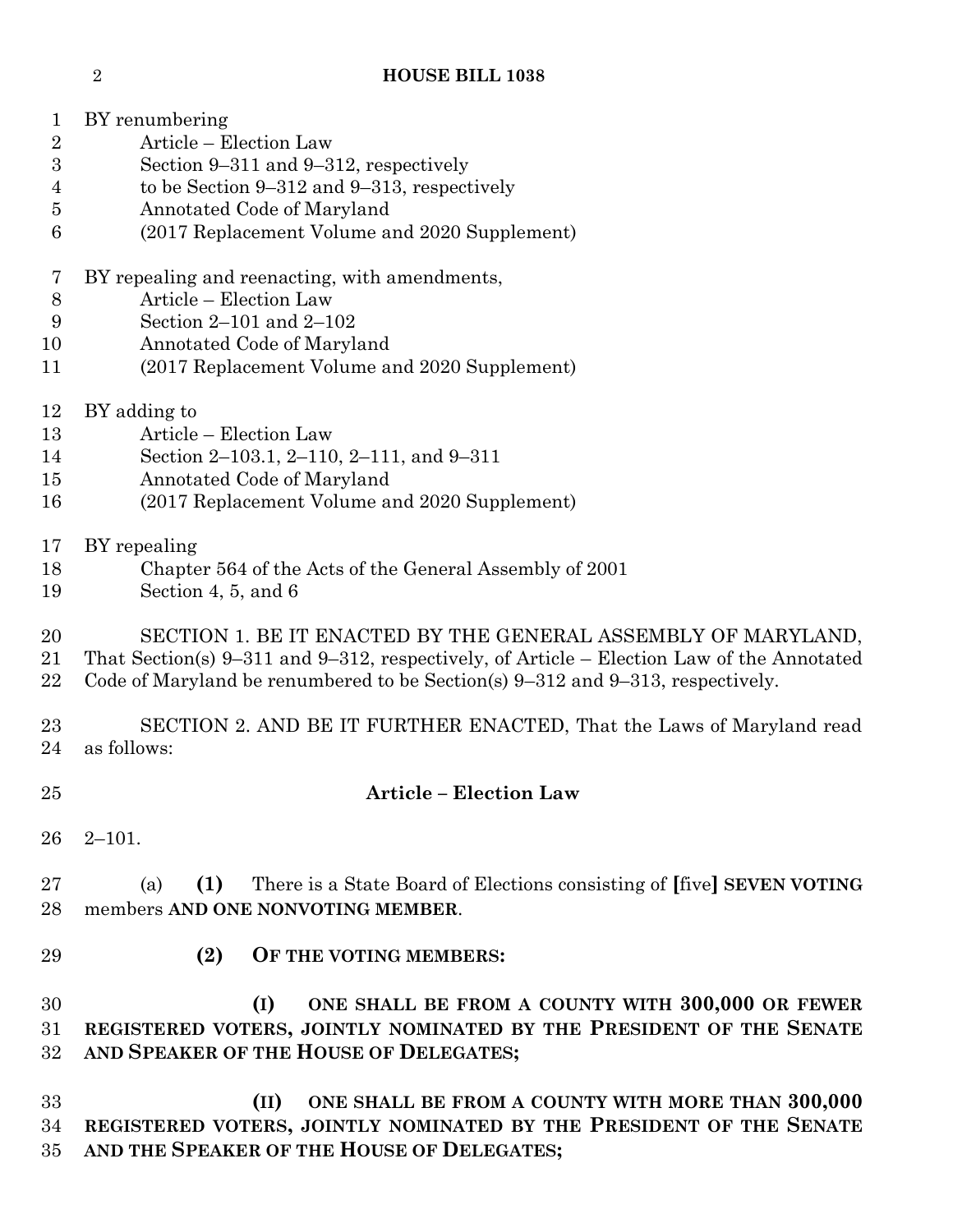### **HOUSE BILL 1038** 3

| $\mathbf{1}$                       | (III)<br>ONE SHALL HAVE EXPERTISE IN PROCUREMENT;                                                                                                                                                                                                                    |
|------------------------------------|----------------------------------------------------------------------------------------------------------------------------------------------------------------------------------------------------------------------------------------------------------------------|
| $\overline{2}$                     | (IV)<br>ONE SHALL HAVE EXPERTISE IN CYBERSECURITY;                                                                                                                                                                                                                   |
| 3<br>4                             | (V)<br><b>ONE</b><br><b>SHALL</b><br><b>HAVE</b><br><b>EXPERIENCE</b><br><b>ADVOCATING</b><br><b>FOR</b><br>INDIVIDUALS WITH DISABILITIES;                                                                                                                           |
| $\overline{5}$<br>$\boldsymbol{6}$ | (VI)<br>ONE SHALL HAVE EXPERIENCE IN ADVANCING DIVERSITY<br>AND INCLUSION IN ORGANIZATIONS; AND                                                                                                                                                                      |
| 7                                  | (VII) ONE SHALL BE A MEMBER OF THE GENERAL PUBLIC.                                                                                                                                                                                                                   |
| 8<br>9                             | THE PRESIDENT OF THE MARYLAND ASSOCIATION OF ELECTION<br>(3)<br>OFFICIALS SHALL BE A NONVOTING, EX OFFICIO MEMBER OF THE STATE BOARD.                                                                                                                                |
| 10<br>11                           | The State Board shall maintain its principal office in Annapolis and have staff,<br>(b)<br>subject to the State Personnel and Pensions Article, as provided in the State budget.                                                                                     |
| 12                                 | Each VOTING member of the State Board shall:<br>$\left( \text{c}\right)$<br>(1)                                                                                                                                                                                      |
| 13<br>14<br>15                     | subject to subsection $(g)(2)$ of this section, be appointed by the<br>(i)<br>Governor in accordance with paragraph (2) of this subsection, with the advice and consent<br>of the Senate of Maryland;                                                                |
| 16<br>17                           | be a registered voter in the State for the 5 years immediately<br>(ii)<br>preceding the appointment;                                                                                                                                                                 |
| 18<br>19                           | (iii)<br>subject to subsection $(f)(3)$ of this section, be eligible for<br>reappointment;                                                                                                                                                                           |
| 20<br>21                           | conform to the restrictions specified under $\S$ 2-301 of this title;<br>(iv)<br>and                                                                                                                                                                                 |
| 22<br>23<br>24                     | be subject to removal by the Governor for incompetence,<br>(v)<br>misconduct, or other good cause, upon written charges filed by the Governor with the State<br>Board and after having been afforded notice and ample opportunity to be heard.                       |
| 25<br>26<br>27                     | Subject to subsection (e) of this section, the Governor shall appoint as a<br>(2)<br>member of the State Board an individual whose name is submitted to the Governor by the<br>State Central Committee of the principal political party entitled to the appointment. |
| 28<br>29                           | (d)<br>Before taking office, each appointee to the State Board shall take the oath<br>required by Article I, $\S 9$ of the Maryland Constitution.                                                                                                                    |
| 30                                 | Each VOTING member of the State Board shall be a member of one of<br>(1)<br>(e)                                                                                                                                                                                      |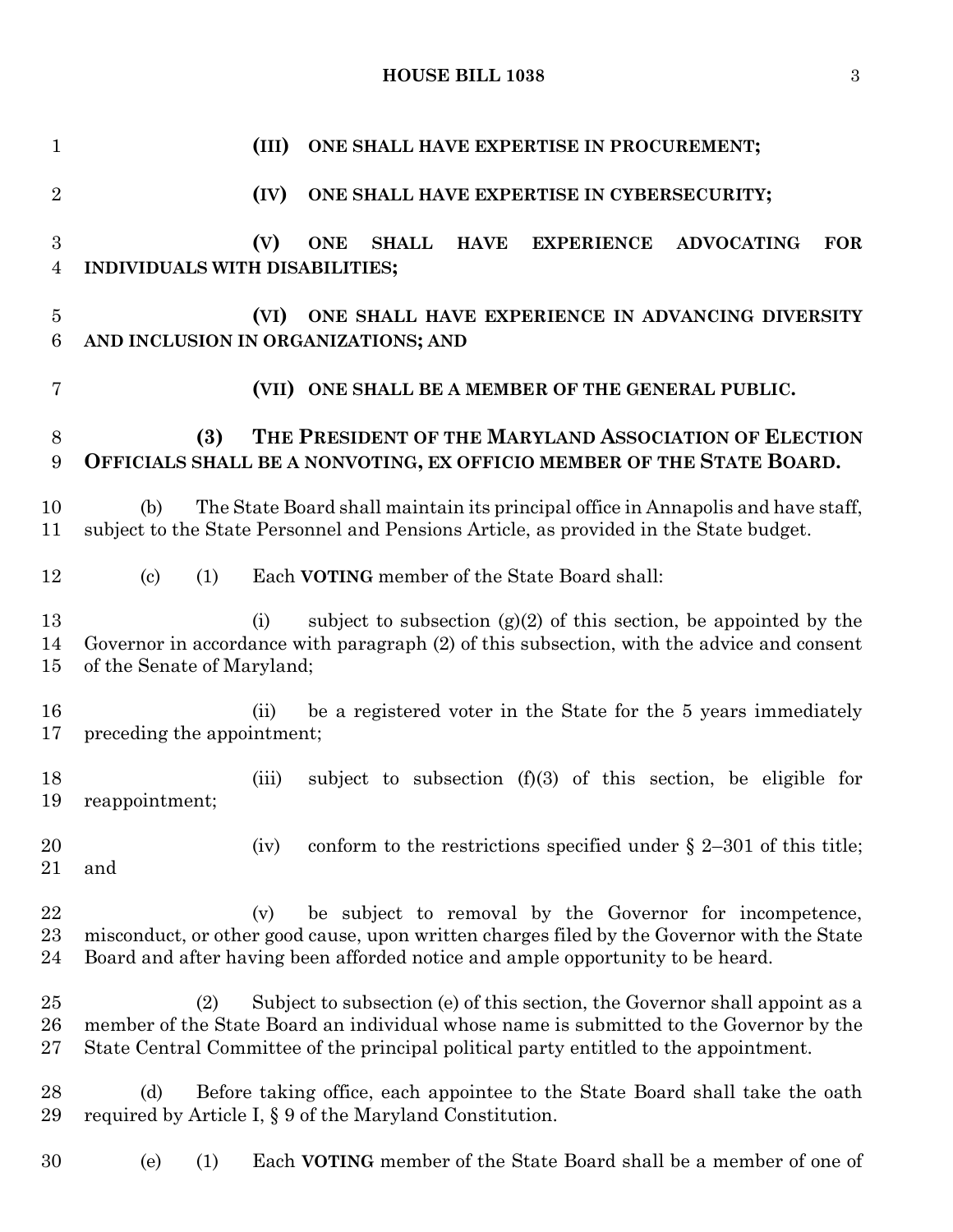the principal political parties.

 (2) A person may not be appointed to the State Board if the appointment will result in the State Board having more than **[**three**] FOUR** or fewer than **[**two**] THREE** members of the same principal political party.

(f) (1) The term of a **VOTING** member is 4 years and begins on July 1.

 (2) The terms of the **VOTING** members are staggered as required by the terms provided for members of the State Board on **[**July 1, 1999**] JUNE 1, 2021**.

(3) A **VOTING** member may not serve more than three consecutive terms.

 (4) At the end of a term, a **VOTING** member continues to serve until a successor is appointed and qualifies.

 (g) (1) If a vacancy occurs on the State Board, it shall be filled for the remainder of the unexpired term and until a successor is appointed and qualifies.

 (2) An appointment made while the Senate of Maryland is not in session shall be considered temporary until the appointee is confirmed by the Senate.

 (h) Not later than August 1 each year, the State Board shall elect one of its members as **[**chairman**] CHAIR**.

(i) Each member shall receive:

 (1) per diem compensation as provided in the State budget for each day that the member is actually engaged in the discharge of official duties, as authorized by the State Board and in accordance with the State budget; and

 (2) reimbursement for all necessary and proper expenses, as provided in the State budget.

2–102.

 (a) The State Board shall manage and supervise elections in the State and ensure compliance with the requirements of this article and any applicable federal law by all persons involved in the elections process.

 (b) In exercising its authority under this article and in order to ensure compliance with this article and with any requirements of federal law, the State Board shall:

- (1) supervise the conduct of elections in the State;
- (2) direct, support, monitor, and evaluate the activities of each local board;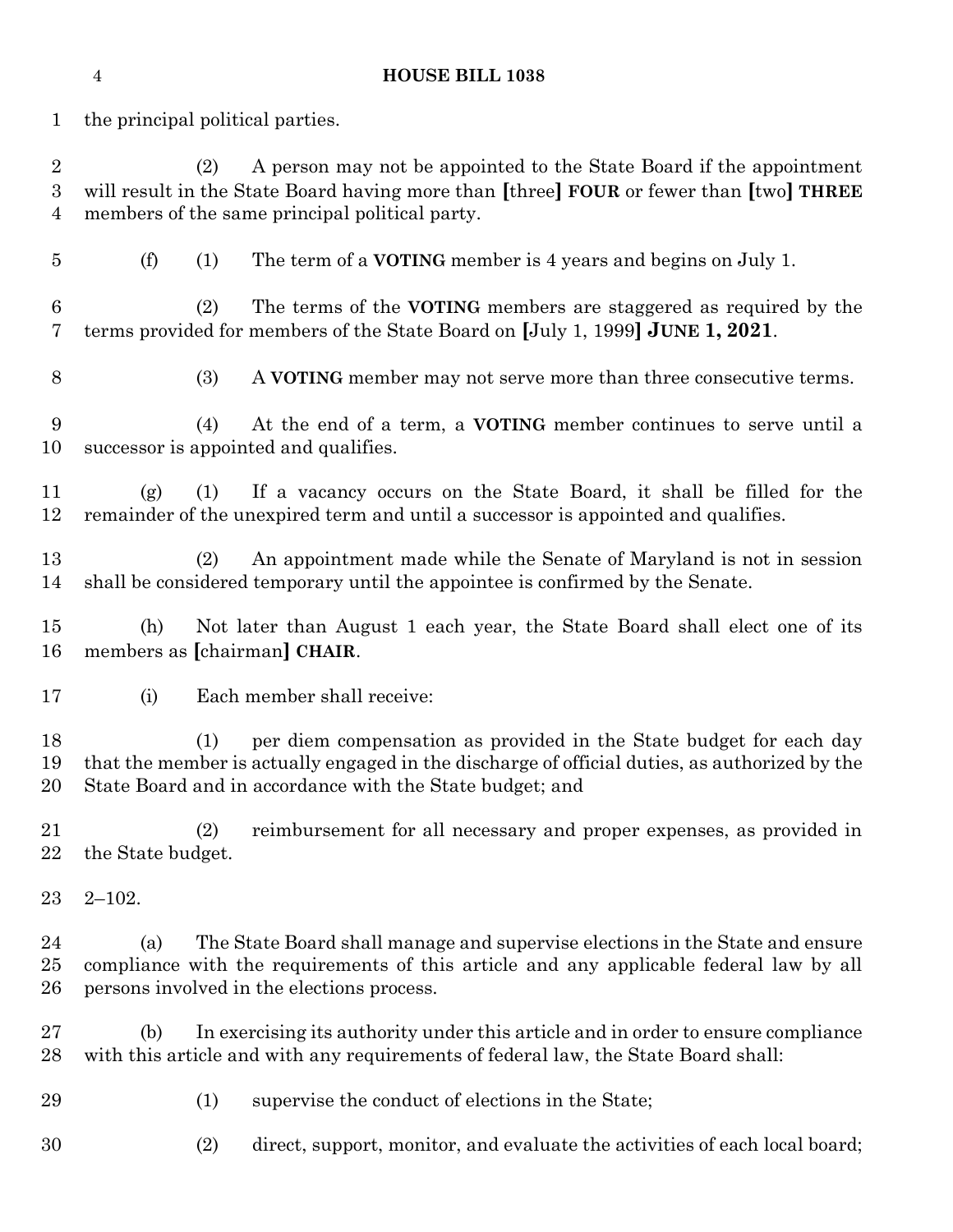### **HOUSE BILL 1038** 5

 (3) have a staff sufficient to perform its functions; **(4) REVIEW AND VOTE ON EACH CONTRACT WITH A VALUE OF \$50,000 OR MORE; [**(4)**] (5)** adopt regulations to implement its powers and duties; **[**(5)**] (6)** receive, or in its discretion audit, campaign finance reports, account books and records kept under § 13–221 of this article, independent expenditure reports filed and records kept under § 13–306 of this article, electioneering communication reports filed and records kept under § 13–307 of this article, and statements filed and records kept under § 14–105 of this article; **[**(6)**] (7)** appoint a State Administrator in accordance with § 2–103 of this subtitle; **[**(7)**] (8)** maximize the use of technology in election administration, including the development of a plan for a comprehensive computerized elections management system; **[**(8)**] (9)** canvass and certify the results of elections as prescribed by law; **[**(9)**] (10)** make available to the general public, in a timely and efficient manner, information on the electoral process, including a publication that includes the text of this article, relevant portions of the Maryland Constitution, and information gathered and maintained regarding elections; **(11) ENSURE THE COST–EFFECTIVE USE OF FEDERAL, STATE, AND COUNTY RESOURCES IN ADMINISTERING ELECTIONS;**  $\left[\text{(10)}\right]$  **(12)** subject to § 2–106 of this subtitle and § 13–341 of this article, receive, maintain, and serve as a depository for elections documents, materials, records, statistics, reports, certificates, proclamations, and other information prescribed by law or regulation; **[**(11)**] (13)** prescribe all forms required under this article; and **[**(12)**] (14)** serve as the official designated office in accordance with the Uniformed and Overseas Citizens Absentee Voting Act for providing information regarding voter registration and absentee ballot procedures for absent uniformed services voters and overseas voters with respect to elections for federal office. (c) The powers and duties assigned to the State Board under this article shall be exercised in accordance with an affirmative vote by a supermajority of the members of the State Board.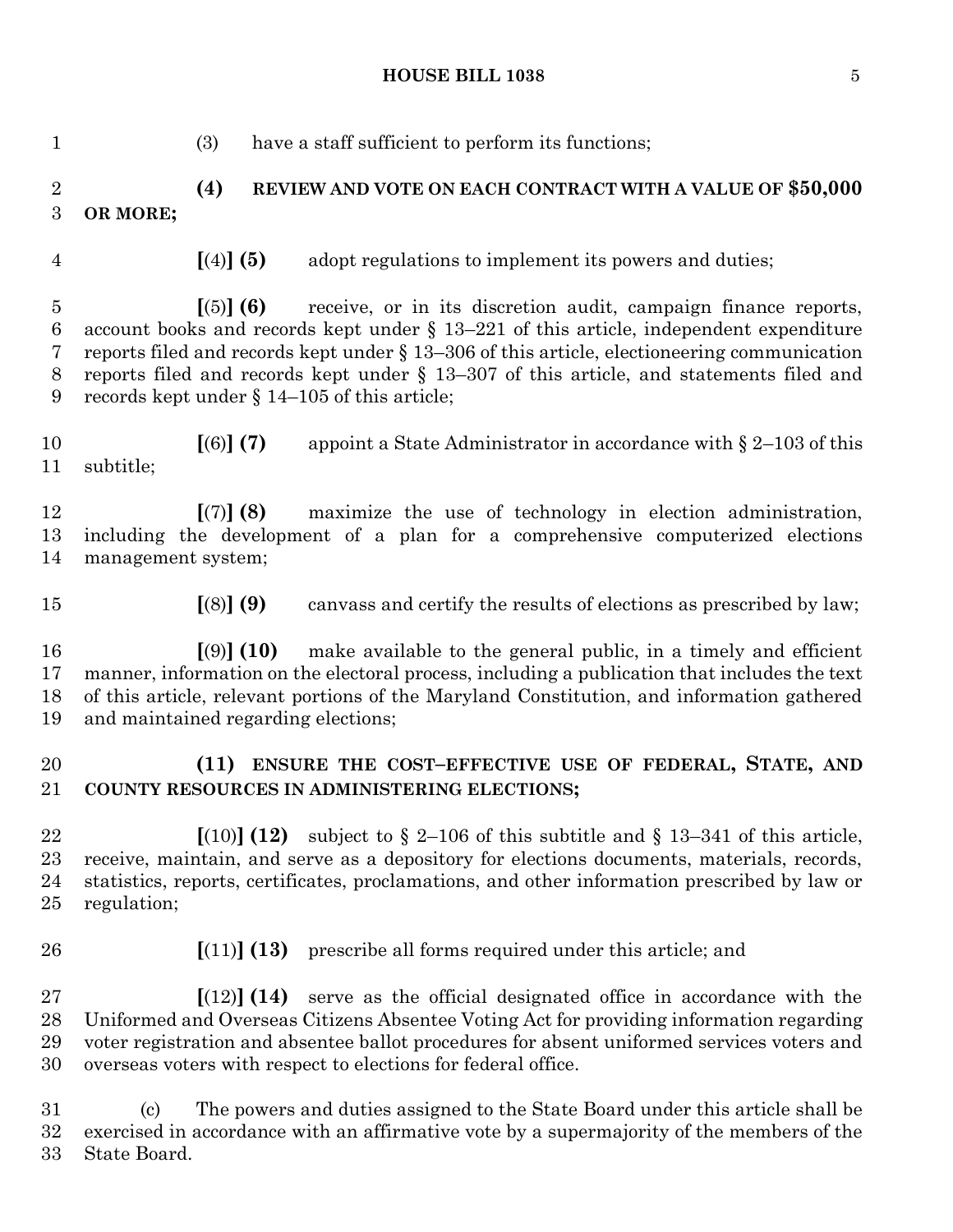(d) (1) The State Board shall make publicly available on its website: (i) each open meeting agenda: 1. at least 48 hours in advance of each meeting; or 2. if the meeting is being held due to an emergency, a natural disaster, or any other unanticipated situation, as far in advance of the meeting as practicable; (ii) meeting minutes from the portions of a meeting that were held in open session, not more than 2 business days after the minutes are approved; and (iii) live video streaming of each portion of a meeting that is held in open session. (2) The State Board shall maintain on its website: 12 (i) meeting minutes made available under paragraph (1)(ii) of this subsection for a minimum of 5 years after the date of the meeting; and (ii) a complete and unedited archived video recording of each open meeting for which live video streaming was made available under paragraph (1)(iii) of this subsection for a minimum of 1 year after the date of the meeting. (3) The Department of Information Technology shall provide to the State Board the technical staff, support, and equipment necessary to stream live video of the open meetings of the State Board. **2–103.1. (A) THE STATE ADMINISTRATOR SHALL REPORT EACH PROPOSED CONTRACT, CONTRACT RENEWAL, AND CHANGE ORDER TO THE STATE BOARD. (B) THE REPORT REQUIRED UNDER SUBSECTION (A) OF THIS SECTION SHALL INCLUDE: (1) THE PURPOSE OF THE CONTRACT, CONTRACT RENEWAL, OR CHANGE ORDER; (2) HOW THE PROPOSED CONTRACT, CONTRACT RENEWAL, OR CHANGE ORDER WILL BE FUNDED; (3) THE DISTRIBUTION OF ANY FEDERAL OR STATE FUNDS RELATING TO THE PROPOSED CONTRACT, CONTRACT RENEWAL, OR CHANGE ORDER; AND** 

**HOUSE BILL 1038**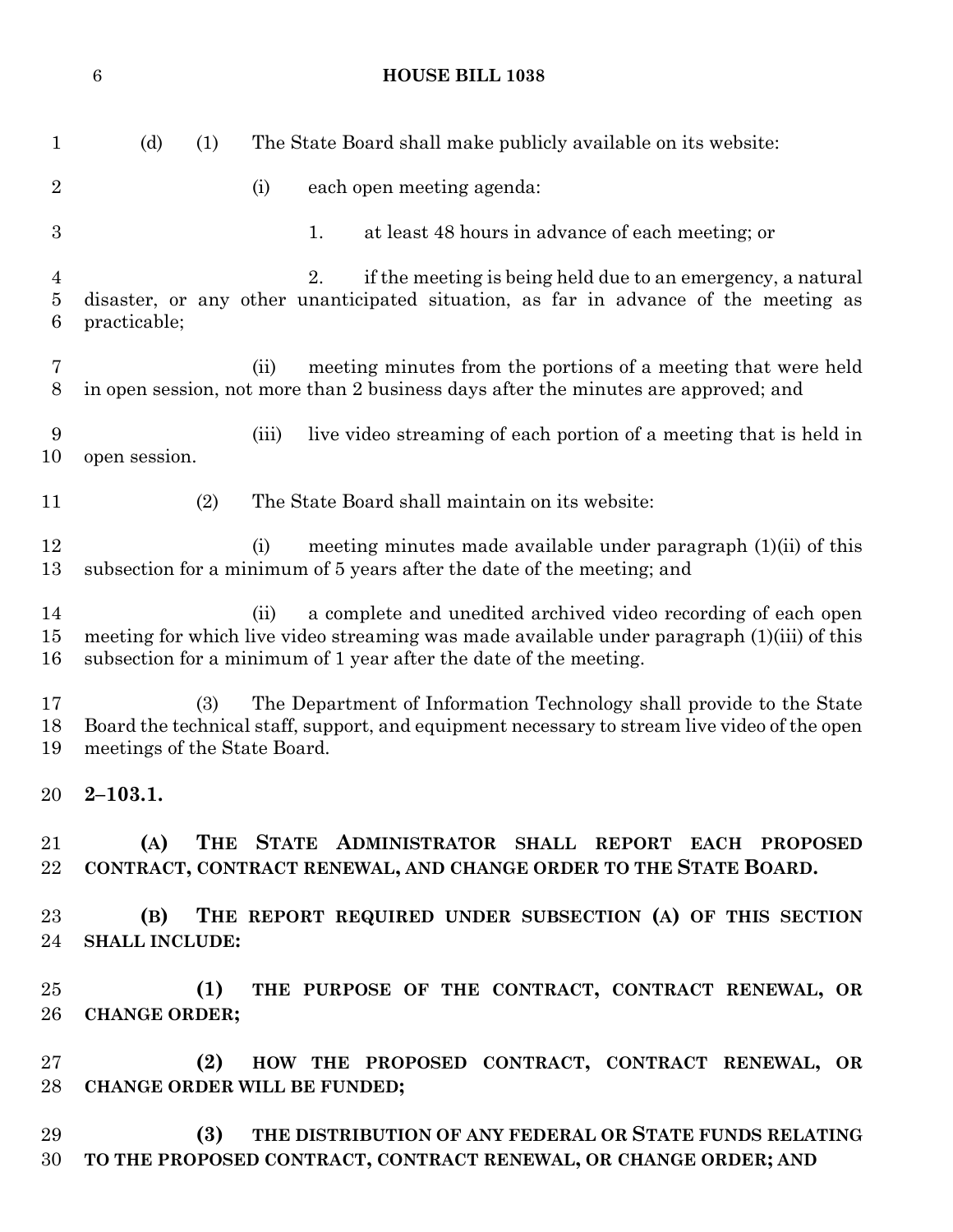**HOUSE BILL 1038** 7

**(4) A LIST OF ANY SHARED COSTS WITH LOCAL BOARDS.**

 **(C) THE STATE ADMINISTRATOR MAY FINALIZE A CONTRACT, CONTRACT RENEWAL, OR CHANGE ORDER ONLY AFTER AN AFFIRMATIVE VOTE OF THE STATE BOARD.**

**2–110.**

 **A STATE BOARD REPORT TO THE BOARD OF PUBLIC WORKS ON A PROPOSED CONTRACT, CONTRACT RENEWAL, OR CHANGE ORDER:**

**(1) SHALL INCLUDE:**

 **(I) THE PURPOSE OF THE CONTRACT, CONTRACT RENEWAL, OR CHANGE ORDER;**

 **(II) HOW THE PROPOSED CONTRACT, CONTRACT RENEWAL, OR CHANGE ORDER WILL BE FUNDED;**

 **(III) THE DISTRIBUTION OF ANY FEDERAL OR STATE FUNDS RELATING TO THE PROPOSED CONTRACT, CONTRACT RENEWAL, OR CHANGE ORDER; AND** 

 **(IV) A DESCRIPTION OF ANY SHARED COSTS WITH LOCAL BOARDS; AND**

**(2) MAY NOT ITEMIZE FUNDING AS "SPECIAL FUNDS".**

**2–111.**

 **(A) SUBJECT TO SUBSECTION (B) OF THIS SECTION, THE STATE SHALL PAY THE COST OF:**

 **(1) ACQUIRING AND OPERATING THE UNIFORM STATEWIDE VOTING SYSTEM FOR VOTING IN POLLING PLACES AND, EXCEPT AS OTHERWISE PROVIDED FOR IN THIS ARTICLE, FOR ABSENTEE VOTING, INCLUDING:**

 **(I) PRINTING OF BALLOTS AND ASSOCIATED MATERIALS RELATING TO VOTING;**

**(II) MAINTENANCE OF THE VOTING SYSTEM; AND**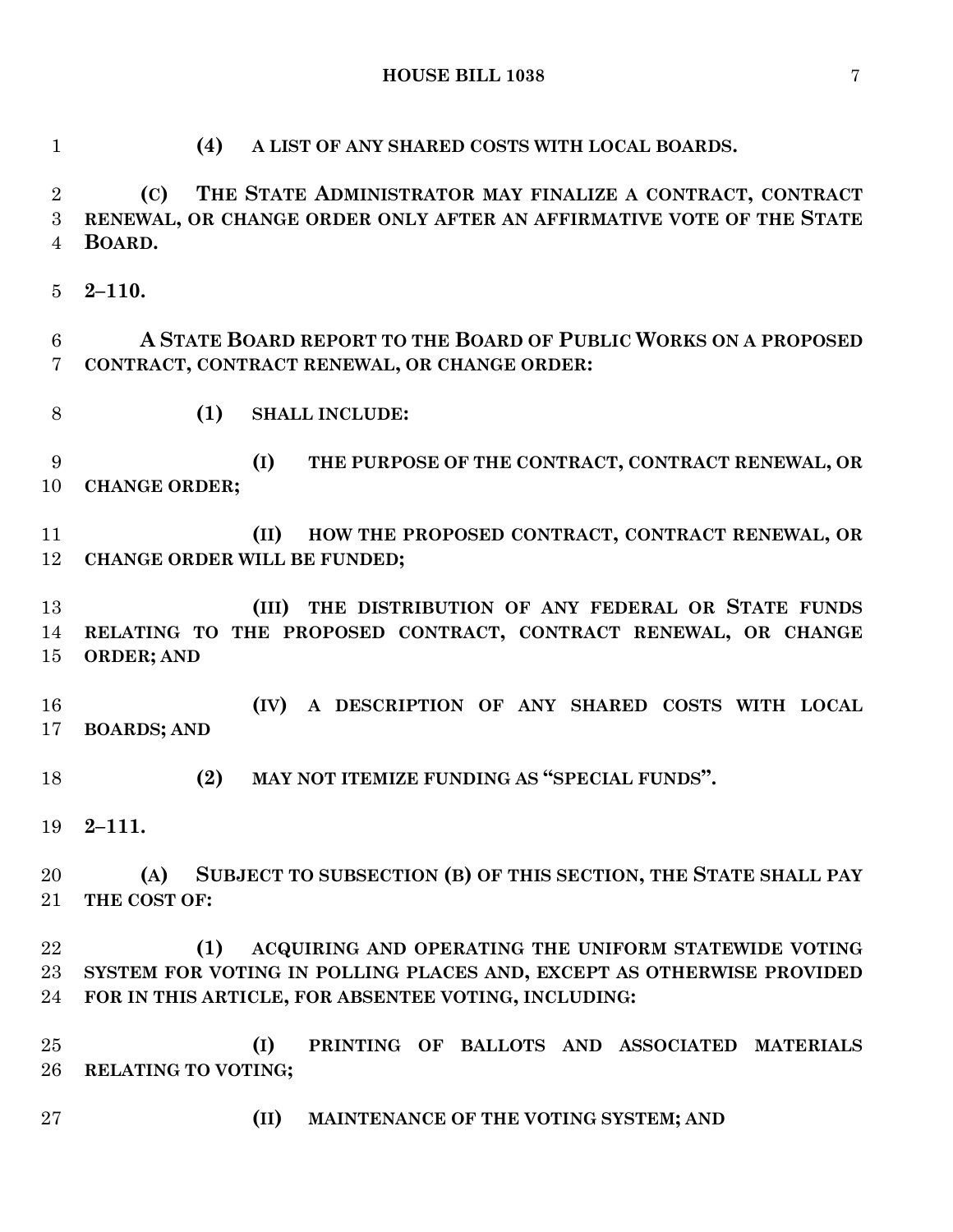|                                | 8<br><b>HOUSE BILL 1038</b>                                                                                                                                                                                                                                                                                           |                                                                                                                                                                                                                                                                                                                                  |  |  |
|--------------------------------|-----------------------------------------------------------------------------------------------------------------------------------------------------------------------------------------------------------------------------------------------------------------------------------------------------------------------|----------------------------------------------------------------------------------------------------------------------------------------------------------------------------------------------------------------------------------------------------------------------------------------------------------------------------------|--|--|
| $\mathbf{1}$<br>$\overline{2}$ | <b>SYSTEM; AND</b>                                                                                                                                                                                                                                                                                                    | (III)<br>TECHNICAL SUPPORT AND PROGRAMMING FOR THE VOTING                                                                                                                                                                                                                                                                        |  |  |
| 3                              | (2)                                                                                                                                                                                                                                                                                                                   | THE FOLLOWING ITEMS:                                                                                                                                                                                                                                                                                                             |  |  |
| $\overline{4}$                 | (I)                                                                                                                                                                                                                                                                                                                   | STATEWIDE VOTER EDUCATION CAMPAIGNS;                                                                                                                                                                                                                                                                                             |  |  |
| $\overline{5}$                 |                                                                                                                                                                                                                                                                                                                       | (II)<br>STATEWIDE DATABASE MANAGEMENT;                                                                                                                                                                                                                                                                                           |  |  |
| $6\phantom{.}6$<br>7           | DATABASE SERVICES; AND                                                                                                                                                                                                                                                                                                | MEMBERSHIP FEES FOR NATIONAL VOTER REGISTRATION<br>(III)                                                                                                                                                                                                                                                                         |  |  |
| 8                              |                                                                                                                                                                                                                                                                                                                       | SOFTWARE LICENSING FEES.<br>(IV)                                                                                                                                                                                                                                                                                                 |  |  |
| 9<br>10<br>11<br>12<br>13      | SUBJECT TO SUBSECTION (C) OF THIS SECTION, THE COUNTIES SHALL<br>(B)<br>REIMBURSE THE STATE BOARD FOR 50% OF THE STATE'S COST OF ACQUIRING AND<br>OPERATING THE UNIFORM STATEWIDE VOTING SYSTEM, INCLUDING ANY SUPPLIES,<br>EQUIPMENT, OR MATERIALS MANDATED BY THE STATE BOARD TO BE USED BY<br><b>LOCAL BOARDS.</b> |                                                                                                                                                                                                                                                                                                                                  |  |  |
| 14<br>15<br>16<br>17           | (C)<br>REGULATION.                                                                                                                                                                                                                                                                                                    | A COUNTY'S SHARE OF THE COST REQUIRED TO BE REIMBURSED UNDER<br>SUBSECTION (B) OF THIS SECTION SHALL BE BASED ON THE COUNTY'S VOTING AGE<br>POPULATION AS DETERMINED BY THE STATE BOARD ON A DATE SET IN                                                                                                                         |  |  |
| 18<br>19<br>20<br>21<br>22     | (D)                                                                                                                                                                                                                                                                                                                   | THIS SECTION MAY NOT BE CONSTRUED TO PROHIBIT THE STATE<br>BOARD FROM FACILITATING THE PROCUREMENT OF SUPPLIES, EQUIPMENT, OR<br>MATERIALS AT LOCAL EXPENSE THAT IS NOT MANDATED BY THE STATE BOARD OR<br>IN A QUANTITY OR AMOUNT IN EXCESS OF THAT DETERMINED NECESSARY BY THE<br>STATE BOARD, AT THE REQUEST OF A LOCAL BOARD. |  |  |
| $23\,$                         | $9 - 311.$                                                                                                                                                                                                                                                                                                            |                                                                                                                                                                                                                                                                                                                                  |  |  |
| 24<br>$25\,$<br>26<br>$27\,$   | (A)                                                                                                                                                                                                                                                                                                                   | IN THIS SECTION, "BALLOT DROP BOX" MEANS A CONTAINER PROVIDED<br>OR AUTHORIZED BY THE STATE BOARD OR A LOCAL BOARD TO COLLECT ABSENTEE<br>BALLOTS DURING AN ELECTION THAT MEETS THE SECURITY, MONITORING, BALLOT<br>REMOVAL, AND OTHER REQUIREMENTS ESTABLISHED BY THE STATE BOARD.                                              |  |  |
| 28<br>29                       | (B)                                                                                                                                                                                                                                                                                                                   | A TEAM OF INDIVIDUALS AUTHORIZED BY A LOCAL BOARD SHALL<br>COLLECT ABSENTEE BALLOTS COLLECTED IN A BALLOT DROP BOX.                                                                                                                                                                                                              |  |  |
| 30<br>$31\,$                   | (C)                                                                                                                                                                                                                                                                                                                   | AN INDIVIDUAL, AN ORGANIZATION, AN ASSOCIATION, A POLITICAL<br>PARTY, OR ANY OTHER PERSON MAY NOT COLLECT ABSENTEE BALLOTS DURING AN                                                                                                                                                                                             |  |  |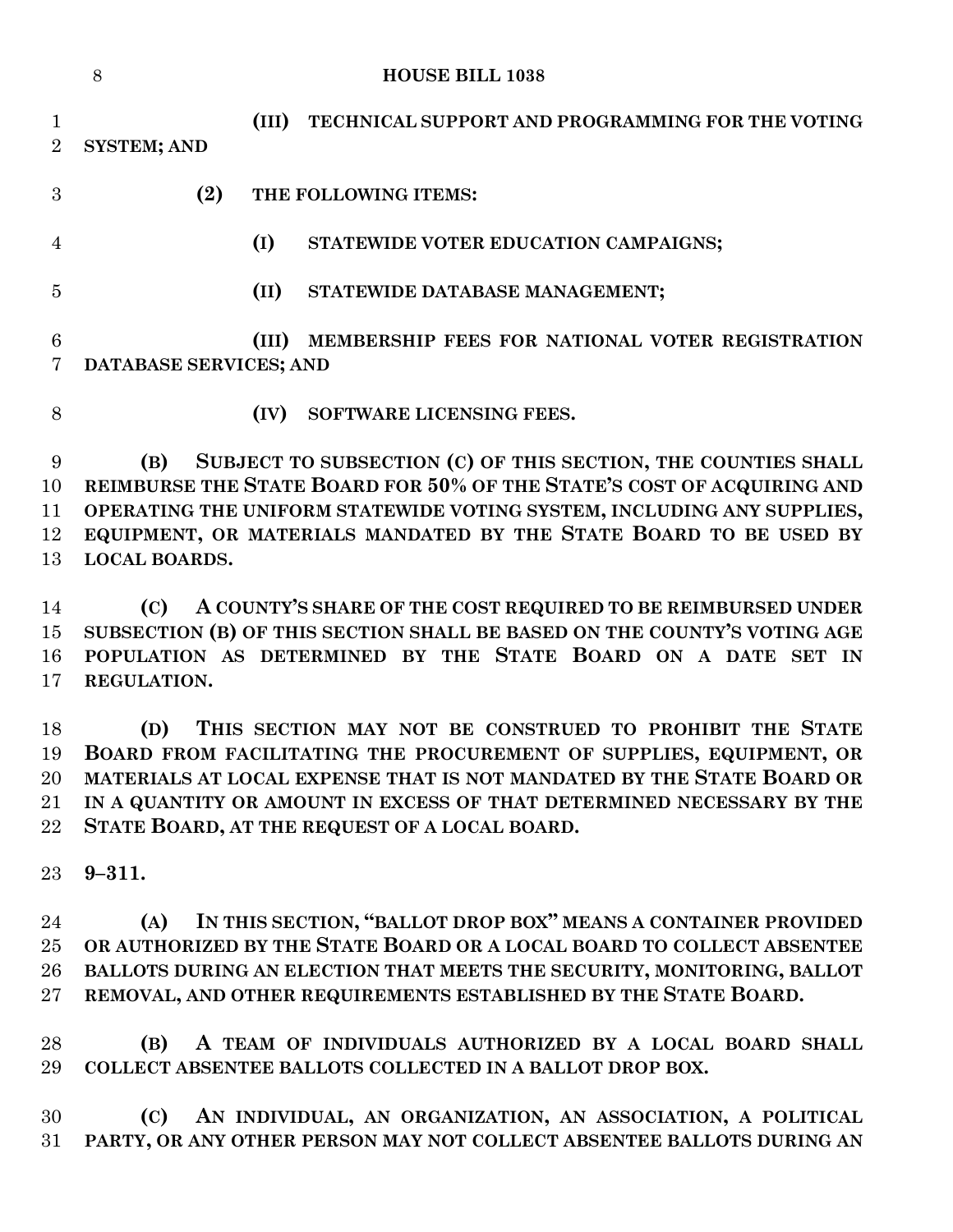# **ELECTION IN A CONTAINER THAT IS:**

### **(1) NOT A BALLOT DROP BOX; BUT**

## **(2) IS LABELED, MARKED, OR OTHERWISE DESIGNATED TO APPEAR TO BE AN OFFICIAL OR UNOFFICIAL BALLOT DROP BOX.**

### **Chapter 564 of the Acts of 2001**

 **[**SECTION 4. AND BE IT FURTHER ENACTED, That, subject to Section 5 of this Act, each county shall pay its share of one–half of the State's cost of acquiring and operating the uniform statewide voting systems for voting in polling places and for absentee voting provided for under this Act, including the cost of maintenance, storage, printing of ballots, technical support and programming, related supplies and materials, and software licensing fees. A county's share of the cost of acquiring and operating the uniform statewide voting systems shall be based upon the county's voting age population.**]**

### **[**SECTION 5. AND BE IT FURTHER ENACTED, That:

 (a) A county that has purchased a voting system for voting at polling places within the last 10 years and before December 31, 2000 is not required to implement the uniform statewide voting system for voting at polling places provided for under this Act until July 1, 2006, and is not required to pay a share of the cost of acquiring and operating the uniform statewide voting system for voting at polling places until the system is implemented in the county; and

 (b) A county that has purchased a voting system for absentee voting within the last 10 years and before December 31, 2000 is not required to implement the uniform statewide system for absentee voting provided for under this Act until July 1, 2006, and is not required to pay a share of the cost of acquiring and operating the uniform statewide system for absentee voting until the system is implemented in the county.**]**

 **[**SECTION 6. AND BE IT FURTHER ENACTED, That fifty percent of any federal funds received for improvements in voting systems and equipment shall be distributed to the State and fifty percent of any federal funds received for improvements in voting systems and equipment shall be distributed, on the basis of a county's voting age population, to the counties that have implemented the uniform statewide voting system provided for under this Act in the fiscal year in which the funds are received.**]**

### SECTION 3. AND BE IT FURTHER ENACTED, That:

 (a) The terms of the members of the State Board of Elections serving on the effective date of this Act shall terminate as follows:

 (1) the term of the one member whose term is scheduled to expire on June 30, 2021, shall terminate on June 30, 2021, and the one member with expertise in